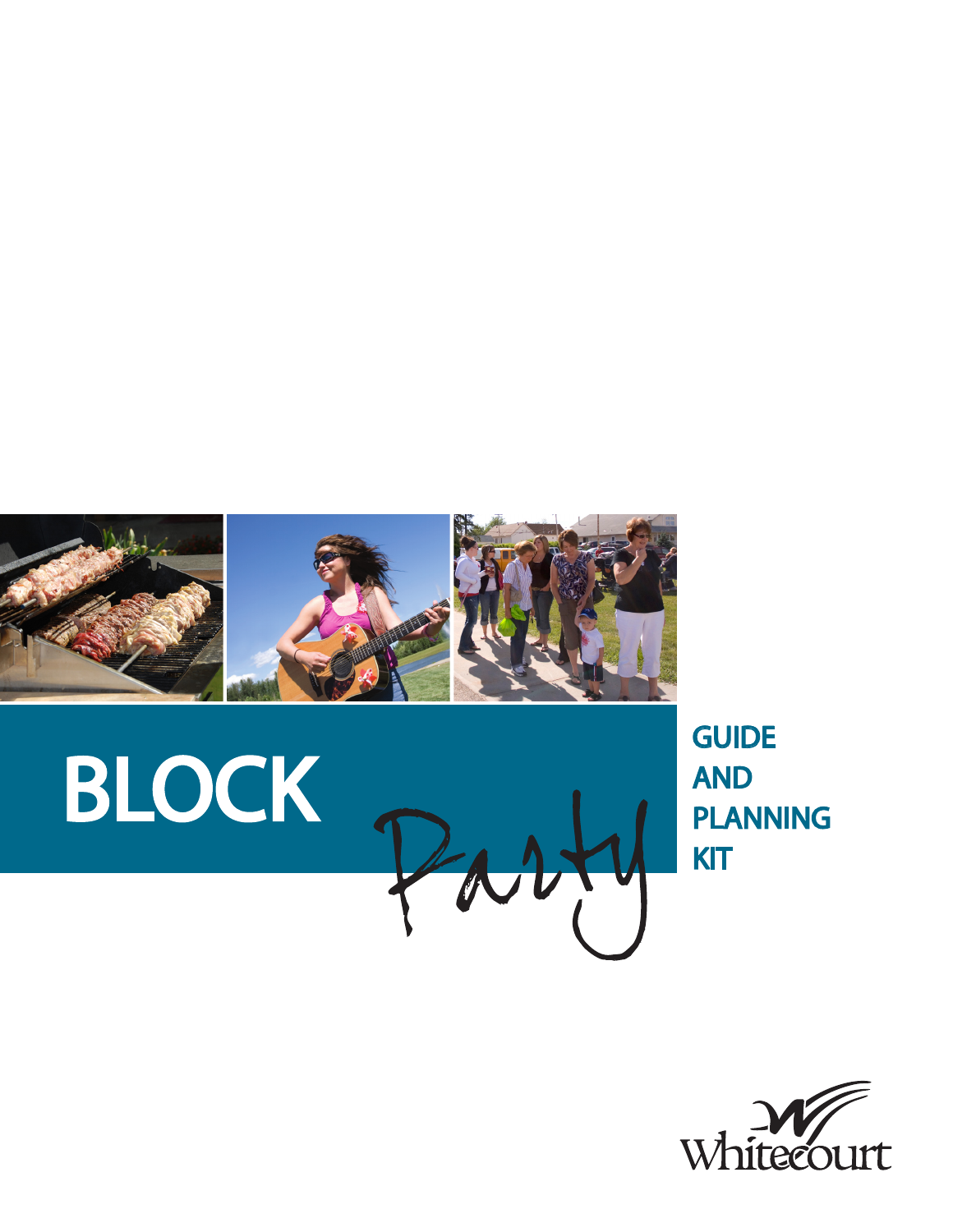## WHAT IS A BLOCK PARTY?

A block party is a large, informal public celebration that provides you and your neighbours the opportunity to socialize and have fun together. Block parties help promote a stronger sense of community, enhance safety within the neighbourhood, and celebrate the reasons why people call Whitecourt home. You can make your block party just about any shape or size. Schedule a party after a neighbourhood clean up, after a neighbourhood garage sale or on special occasions (such as Love Whitecourt Day). Whatever the nature of your first party, the next will be much easier to organize - and it may even turn into an annual event.

## BLOCK PARTY APPLICATION GUIDE

The Town of Whitecourt will issue Block Party Permits to provided that certain conditions are met. These conditions have been established to ensure the safety of our community members, as well as to prevent excessive inconvenience to neighbouring residents and businesses.

#### **Block Party Restrictions**

- 1. Generally, Block Party Permits will be approved for Saturdays, Sundays, and holidays.
- 2. Block Parties can take place between 10:00 a.m. and 10:00 p.m. only.
- 3. Organizers will save the Town harmless from any claims, lawsuits, etc. arising from this function.
- 4. Noise levels must remain within limits acceptable to neighbouring property owners.
- 5. Alcohol is not permitted on public property.
- 6. No open fires are permitted on the Town rights of way.
- 7. All structures, tables, etc. should be placed at the sides of street and must be easily removable.
- 8. Organizers are responsible for arranging for barricades on the street during the time of the function, and removal of the barricades at the conclusion of the function. Barricades must be placed at each end of the block, adequately warning vehicles of the street closure. The Town will provide barricades free of charge. Organizers are responsible for the safe return of barricades and will be invoiced for any damaged barricades. If barricades are not available from the Town, party organizers must rent barricades from a private vendor. Barricades must be illuminated after dark.
- 9. Organizers are liable for any damage done to Town property and private property on the site during the event.
- 10. Organizers are responsible for clean up of the streets to the condition prior to the function.
- 11. The organizer must allow the use of the designated street by emergency vehicles, including police vehicles.
- 12. The applicant(s) will be the contact person(s) in charge of the function and must remain at the Block Party until its conclusion.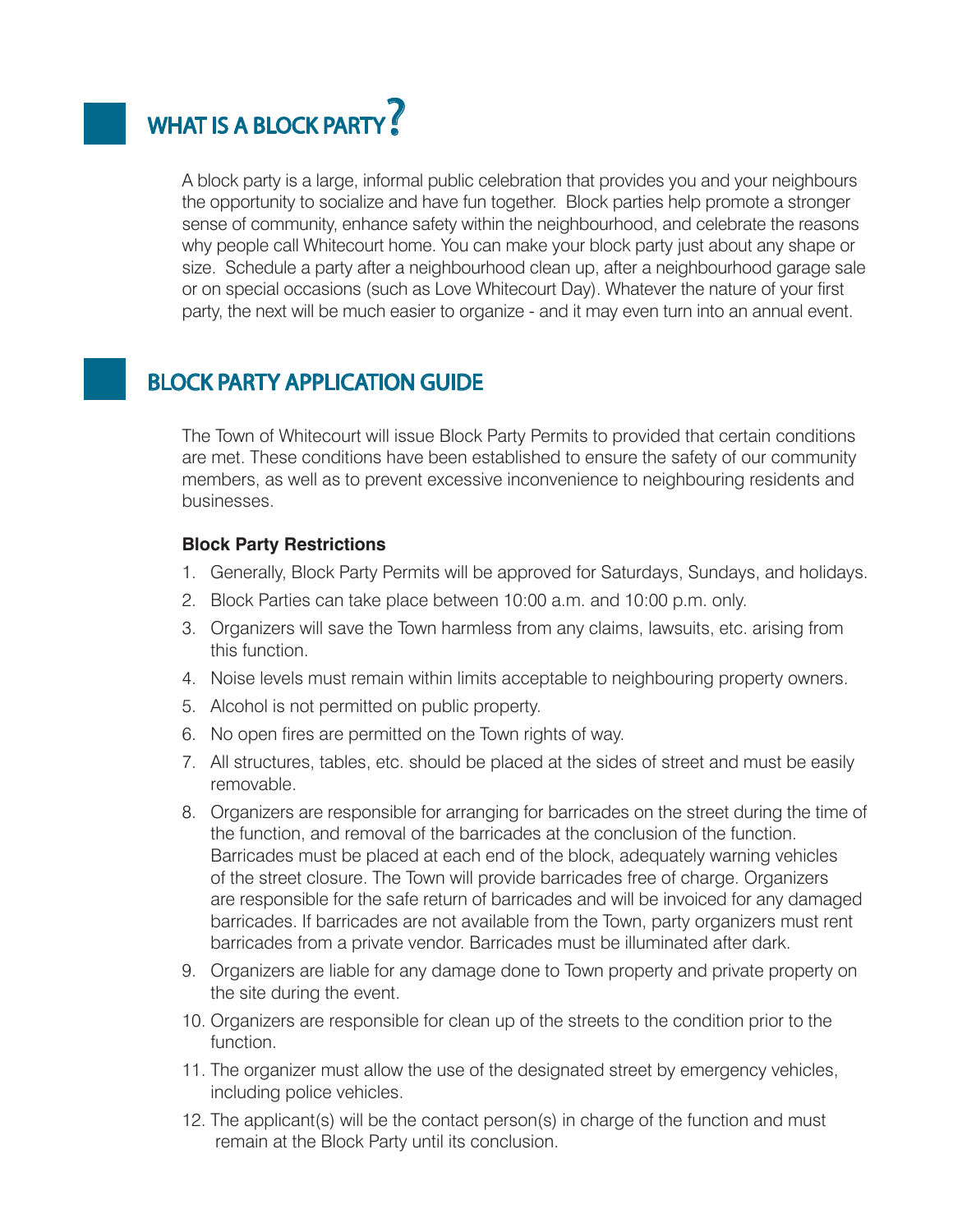## BLOCK PARTY APPLICATION PROCESS

- 1. Fill out the Block Party Application Form.
- 2. Signatures from at least 75% of the residents on the block indicating their consent must be submitted with the application (use attached Block Party Sign Off Form – make additional copies as needed). Photocopies of the signatures will not be accepted. Incomplete forms will be returned to the applicant, unprocessed.
- 3. Mail or drop off the complete application and Temporary Traffic Control Permit Application (if required) to the Town Administration Office.
- 4. The Planning and Development Department must receive an application at least 15 calendar days before the event.
- 5. You will receive a permit within seven (7) days after the complete application is received. If the permit is not received by this time, please call 780-778-2273 to inquire.
- 6. Copies of this permit, once approved, are distributed to the following key contacts: a. Applicants
	- b. Chief Administrative Officer
	- c. Director Community Safety
	- d. Town of Whitecourt Crime Prevention Coordinator
	- e. Manager of Works

## TIPS AND IDEAS

- Use natural neighbourhood boundaries where possible (i.e. end of the block).
- Decide early and make it clear in your flyer if this will be a Block Party restricted to those on the street/block or whether people can invite friends/relatives (if yes how many).
- Have neighbours pull together 3 or 4 BBQ's so that everyone can eat at the same time.
- Remember to reserve one BBQ for vegetarians, vegans, kosher meats, and other types of diet restrictions.
- Block Parties can also be held in some of the public parks around town call the Town Office for more details.

#### **Neighbourhood History**

- Research the history of your neighbourhood through the Library or the Town of Whitecourt.
- Identify special people that lived in your area such as a politician, artist, eccentric, hero, etc.
- Have neighbours guess the neighbourhood history by playing charades (who, what, where and when questions).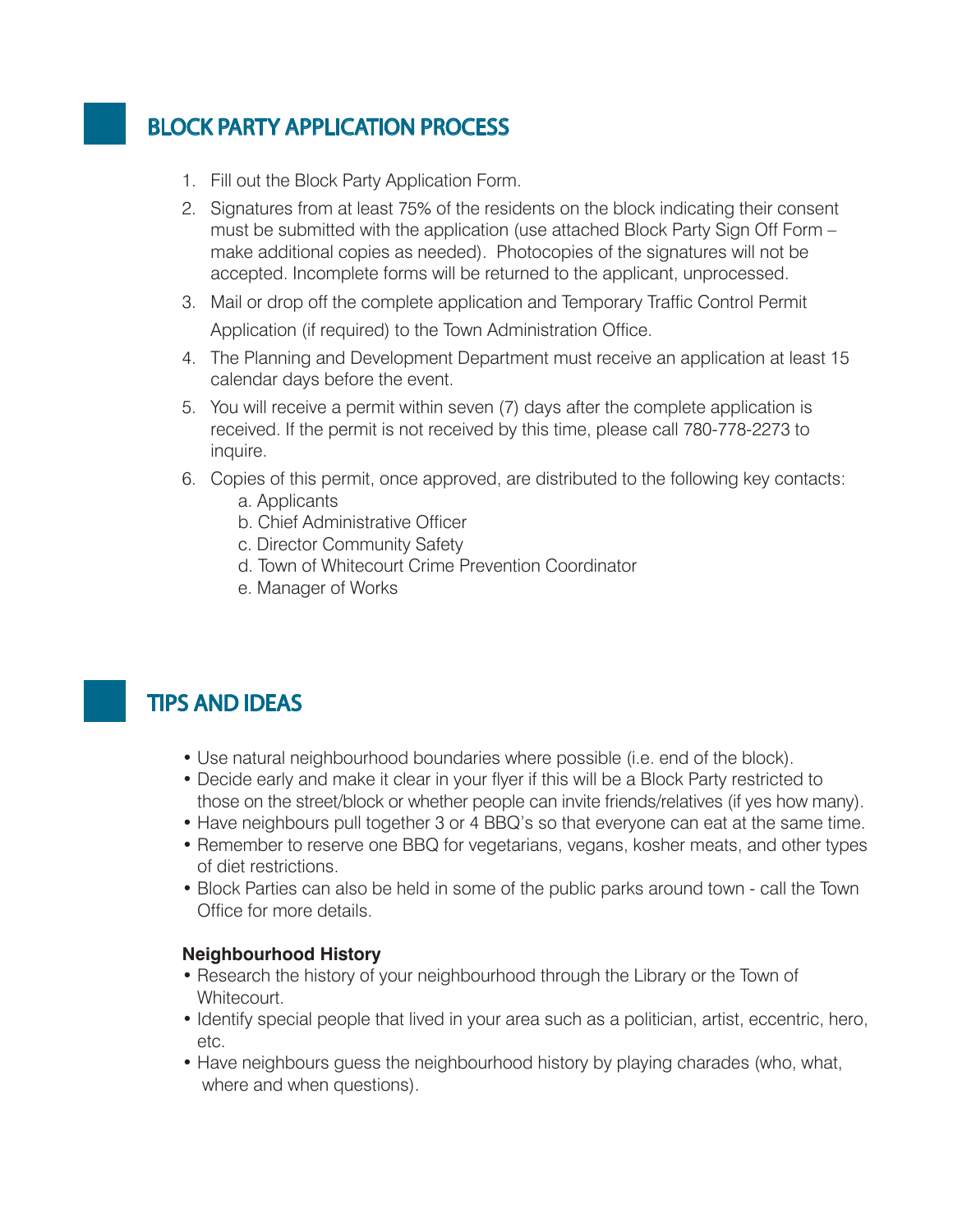## TIPS AND IDEAS CONT.

#### **Cultural Connections**

- Have everyone bring their favorite family dish
- Teach everyone how to say 3 things in another language
- Use a world map to indicate where everyone originally came from
- Record the story of how everyone came to live in the neighbourhood and what they like best about the neighbourhood.

#### **Neighbourhood Action**

- Discuss what issues or concerns neighbours may have and establish teams to explore how to resolve them. (Note: keep this part of the party to a set time; remember a block party should be fun!)
- Have a clean up time, build a bench, plant a garden, paint street numbers etc. as part of the Block Party activities- this is a good way to start a Block Party tradition in your neighbourhood.

#### **Kids Games**

• Sidewalk chalk, obstacle course, face painting, balloons, skipping ropes, road hockey, etc.

#### **Neighbourhood bingo**

- Collect neighbours' signatures in this fun icebreaker game.
	- Speaks a second language
	- Born in the 1930's
	- Has freckles
	- Traveled outside of Canada in 2004
	- Likes to exercise
	- Wearing sandals
	- Has a great smile
	- Likes to play golf
	- Plays a musical instrument
	- Planted a garden
	- Wears glasses
	- Did not see 3rd "Lord of the Rings" movie
	- Has brown eyes
	- Wearing Jeans
	- Wearing black socks
	- Plays soccer
	- Has a sister
	- Born in another country
	- Is a football fan
	- Born in another province

#### **Live Music**

• Find out who plays musical instruments, if there is a local musician in your midst, or an inspiring group of kids that play together as a band in your neighbourhood. Set up a stage outside with a microphone and speakers and let the music begin!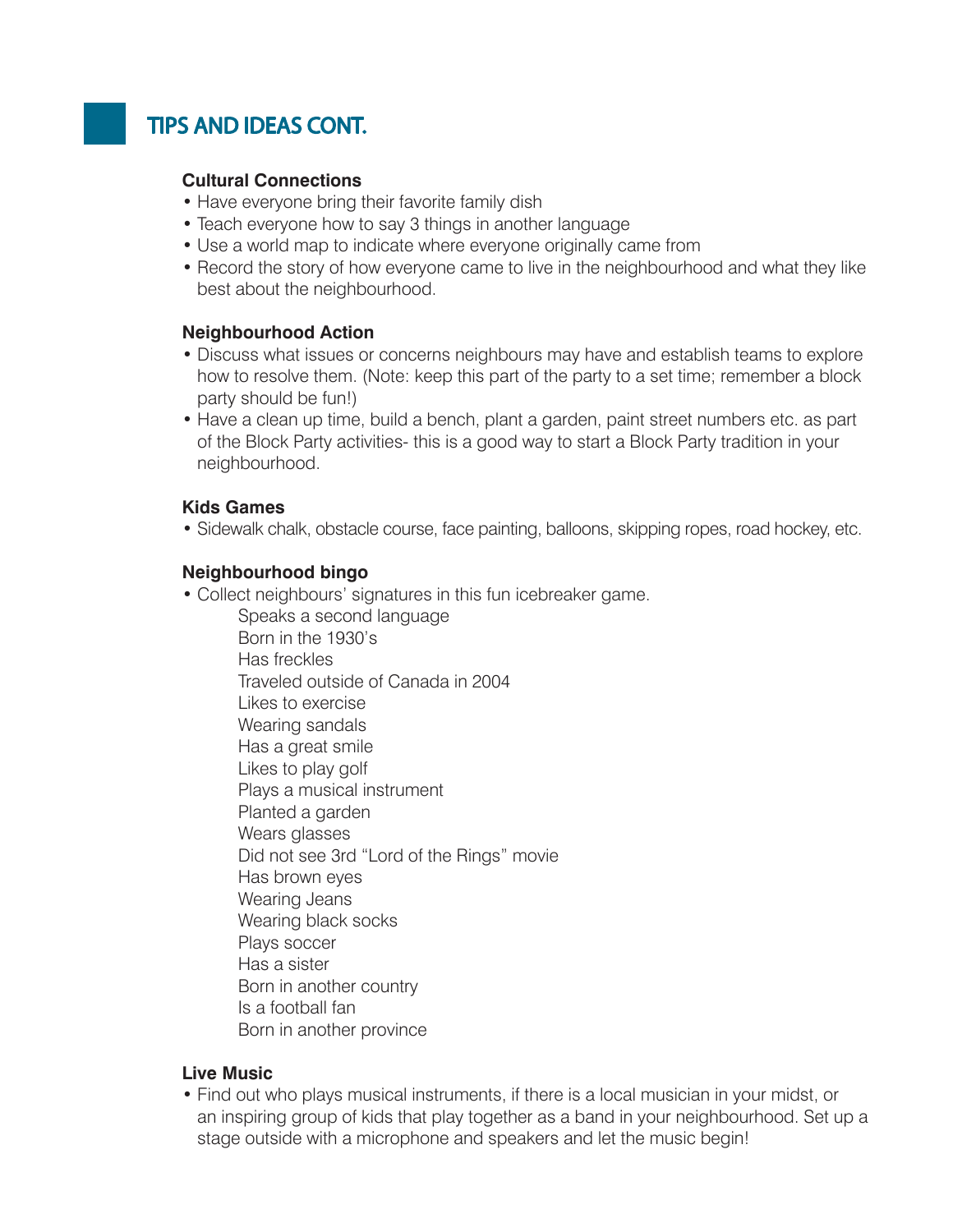## TIPS AND IDEAS CONT.

#### **Talent Contest**

• Host a "neighbourhood talent contest" and you are sure to learn all kinds of interesting things about your neighbours. Design some fun categories that people of all ages can compete in and this event will practically run itself.

#### **Face Painting**

• Put up some flyers in the local high schools- many students are looking for weekend work and volunteer hours.

#### **Other**

- Contests of any kind can be exciting and allow people to show off their skills and hobbies. Why not try a baking contest, craft exhibit, scrapbooking display, karaoke contest, or joke contest with a laugh-o-meter.
- Have some kids sell lemonade and rice crispy squares, then put the money towards charity, neighbourhood projects, or the block party fund for next year!

## WHAT YOU SHOULD DO...

# 2 MONTHS AHEAD

- Find a couple of neighbours to help you with organizing the event.
- Create an Organizing Committee and make sure everyone is included in the decision making process.
- If this is the first time your neighbourhood has had a block party, you may want to survey or send a flyer out to your neighbours. See Flyers.

Enlist as many neighbours as you can to help out. Someone can type the flyer; someone else can collect them. You may want to ask some kids to drop the flyers off at residences.

After the results are collected, invite everyone interested to a planning meeting.

# 1 MONTH AHEAD

- Have a follow-up meeting to discuss what still needs to be done. Send out invitations.
- A fillable electronic invitation template is included at the back of this kit.

Remember to be creative, perhaps attach blown up balloons to the invitation and tie the whole thing to your neighbour's doorknob - a whole street full of these is sure to get everyone's attention!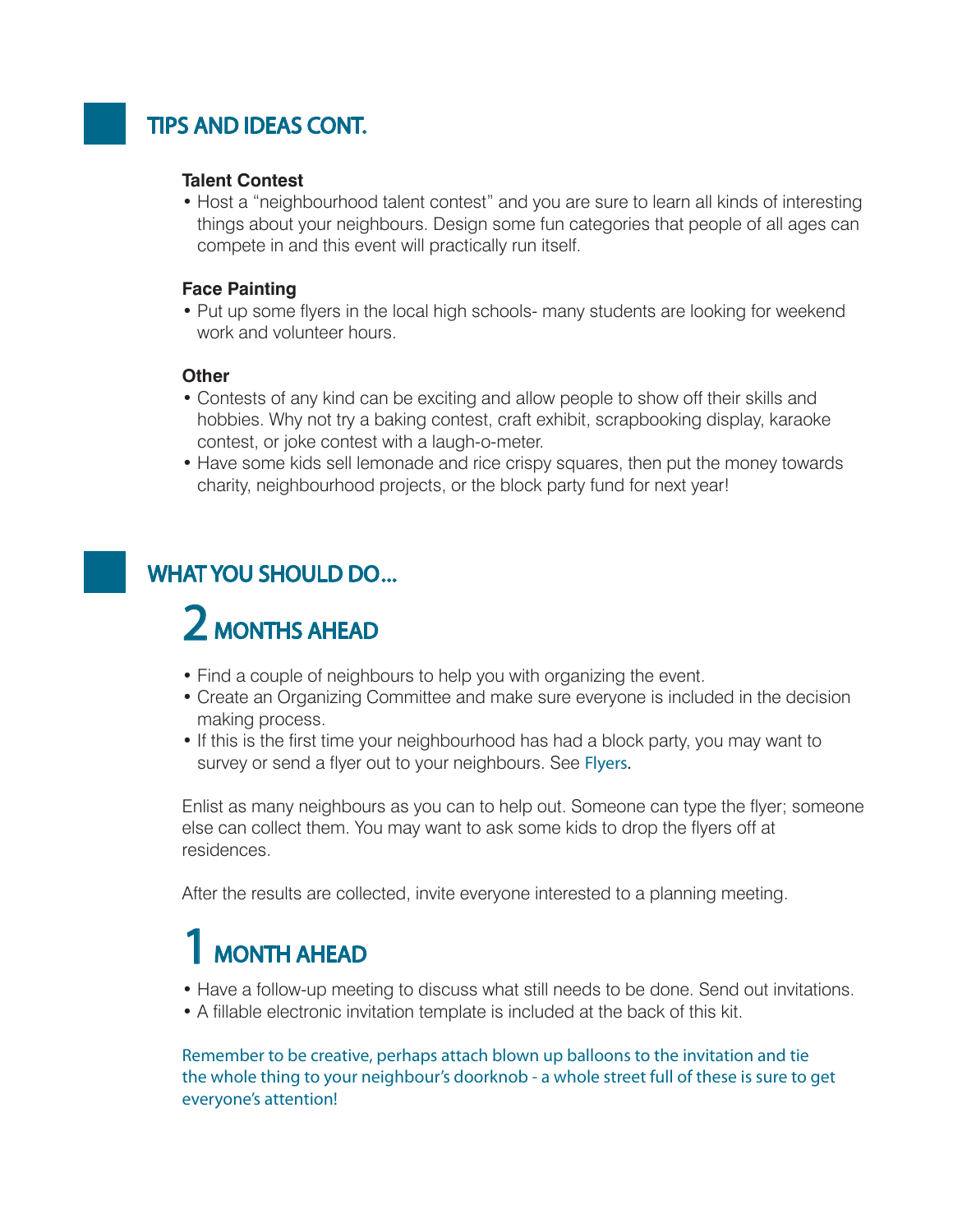## WHAT YOU SHOULD DO...

# 1 WEEK AHEAD

- Publicize the party and include a reminder that the street will be closed.
- Confirm arrangements for the traffic barricades.

#### PARTY DAY

#### **Set-up**

- Designate areas for food, seating, music, activities, etc.
- Strategically place garbage cans.

#### **Arrival**

- Assign greeters to welcome and introduce people.
- Sign-in sheet and nametags.

#### **Party Schedule**

• Post the day's events and the schedule.

#### **Clean up**

- Have everyone help clean up at the end or assign the job to a youth task force.
- Take down street barriers.
- Remember to ask everyone what they liked best and make a note of it for next year!

## PLANNING COMMITTEE MEETING

Remember that meetings and organizational activities should be fun; try to include as many community members as possible!

Party Date and Time \_\_\_\_\_\_\_\_\_\_\_\_\_\_\_\_\_\_\_\_\_\_\_\_\_\_\_\_\_\_\_\_\_\_\_\_\_\_\_\_\_\_\_\_\_\_\_\_\_\_\_\_\_\_\_\_\_\_ Rainout Alternatives \_\_\_\_\_\_\_\_\_\_\_\_\_\_\_\_\_\_\_\_\_\_\_\_\_\_\_\_\_\_\_\_\_\_\_\_\_\_\_\_\_\_\_\_\_\_\_\_\_\_\_\_\_\_\_\_\_\_\_

Scope of Party (How much area will need to be blocked off?) \_\_\_\_\_\_\_\_\_\_\_\_\_\_\_\_\_\_\_\_

| י ו<br>∽<br>------ |  |
|--------------------|--|
|                    |  |

Type or Theme of Party (BBQ, Potluck, Canada Day, etc.) \_\_\_\_\_\_\_\_\_\_\_\_\_\_\_\_\_\_\_\_\_\_\_\_ Budget (Cost of permits? Supplies?) \_\_\_\_\_\_\_\_\_\_\_\_\_\_\_\_\_\_\_\_\_\_\_\_\_\_\_\_\_\_\_\_\_\_\_\_\_\_\_\_\_\_\_\_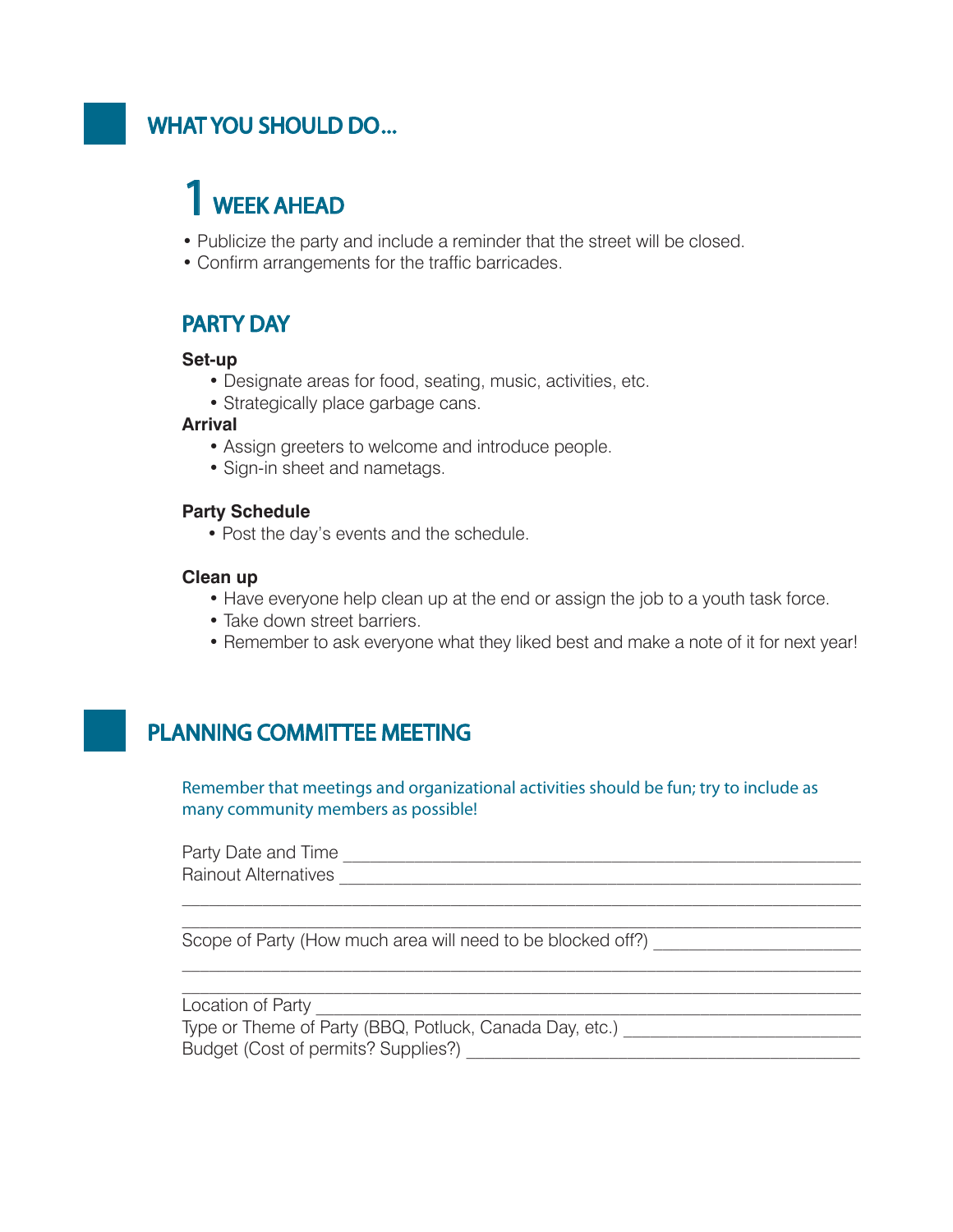## TASKS TO DELEGATE AT THE PLANNING MEETING

- Send out invitations to everyone in the neighbourhood as well as anyone else who might be invited (Mayor, RCMP, firefighters, etc.).
- Organize meetings as needed.
- Acquire name tags if applicable.

### **ACTIVITIES**

- Games/ Activities/ Icebreakers for all ages.
- Prizes? Music? Contests?
- Involve kids and teens in planning and supervising activities.

### FOOD

- Tables, BBQ's, coolers, etc.
- Dishes and cutlery (should everyone bring their own, should plastic ones be supplied).

### CLEAN - UP

- Garbage cans and bags.
- Take down signs and pick up any garbage.
- Return barricades to the Town of Whitecourt.

The more hands the better- try to schedule meetings for times that families, seniors, and students can attend.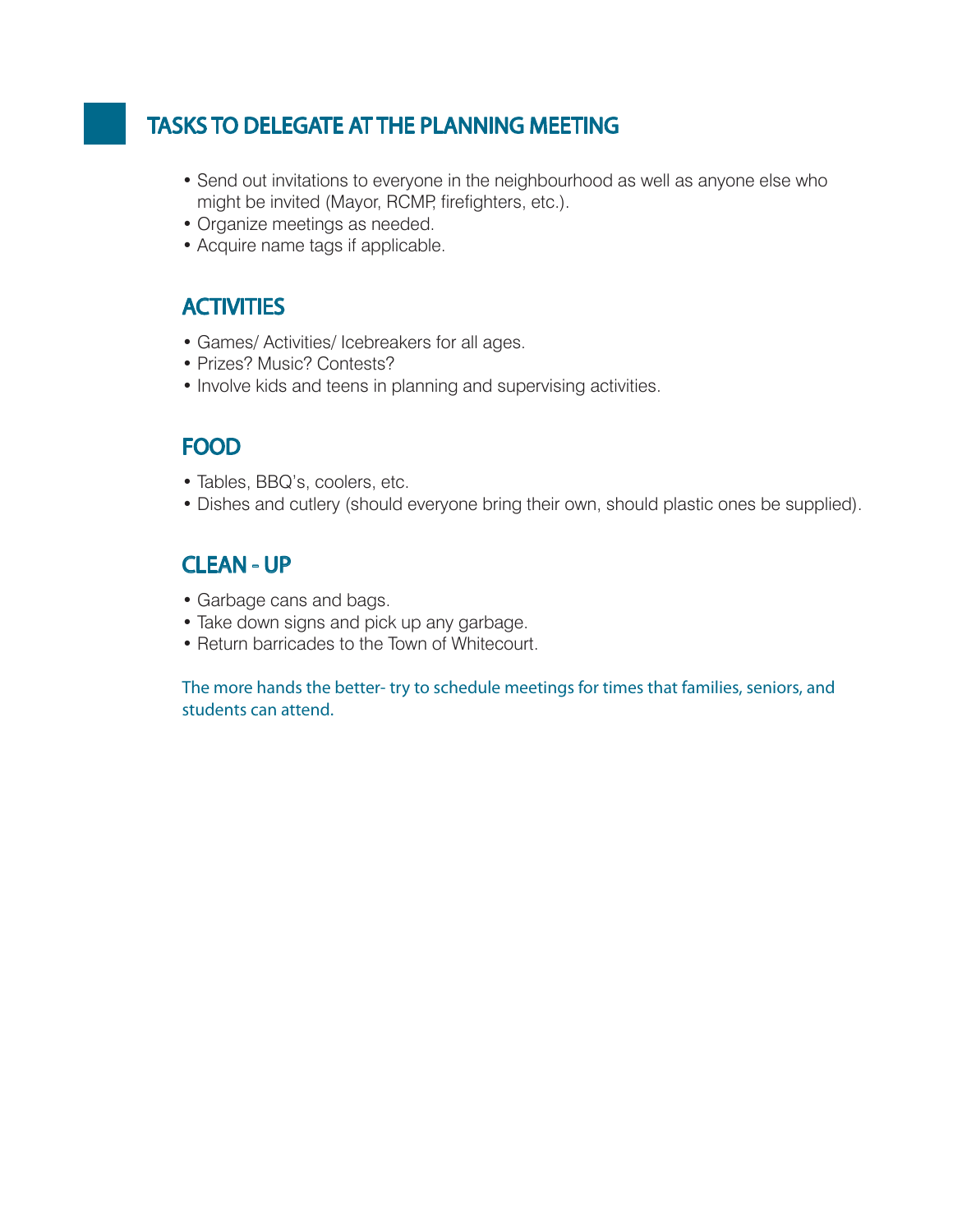

Here is an idea of what should be included in a survey or flyer that will be distributed about 2 months ahead of the bock party…

Make sure you explain what a Block Party is, encourage attendance, share some of the benefits, get opinions on how to handle the food, and find out which dates will work best.

\_\_\_\_\_\_\_\_\_\_\_\_\_\_\_\_\_\_\_\_\_\_\_\_\_\_\_\_\_\_\_\_\_\_\_\_\_\_\_\_\_\_\_\_\_\_\_\_\_\_\_\_\_\_\_ is Having a Block Party!

A few neighbours have been talking and we thought it would be fun to get together and have a "meet-on-the-street event". It could be an opportunity to meet each other and to have some fun! To get this event underway, we would like to know what you think!

**Are you interested in participating in a neighbourhood party? Yes \_\_\_\_ No \_\_\_\_**

#### **If yes, what is the best time of day and the best date?**

#### **Which of the following suggestions would suit your family the best? Indicate your 1st and 2nd choice.**

- A. Each family brings their own hamburger, buns and refreshments, plus a dessert or a salad to share.
- B. The hamburgers & buns are supplied and everyone contributes money to pay for them.
- C. Each family brings their own refreshments plus an appetizer, salad or dessert to share.
- D. Each family brings their own picnic meal and a dessert to share.
- E. Everyone brings one dish to share (casserole, salad, or dessert to be assigned) and their own refreshments.

**1st Choice \_\_\_\_\_ 2nd Choice \_\_\_\_\_**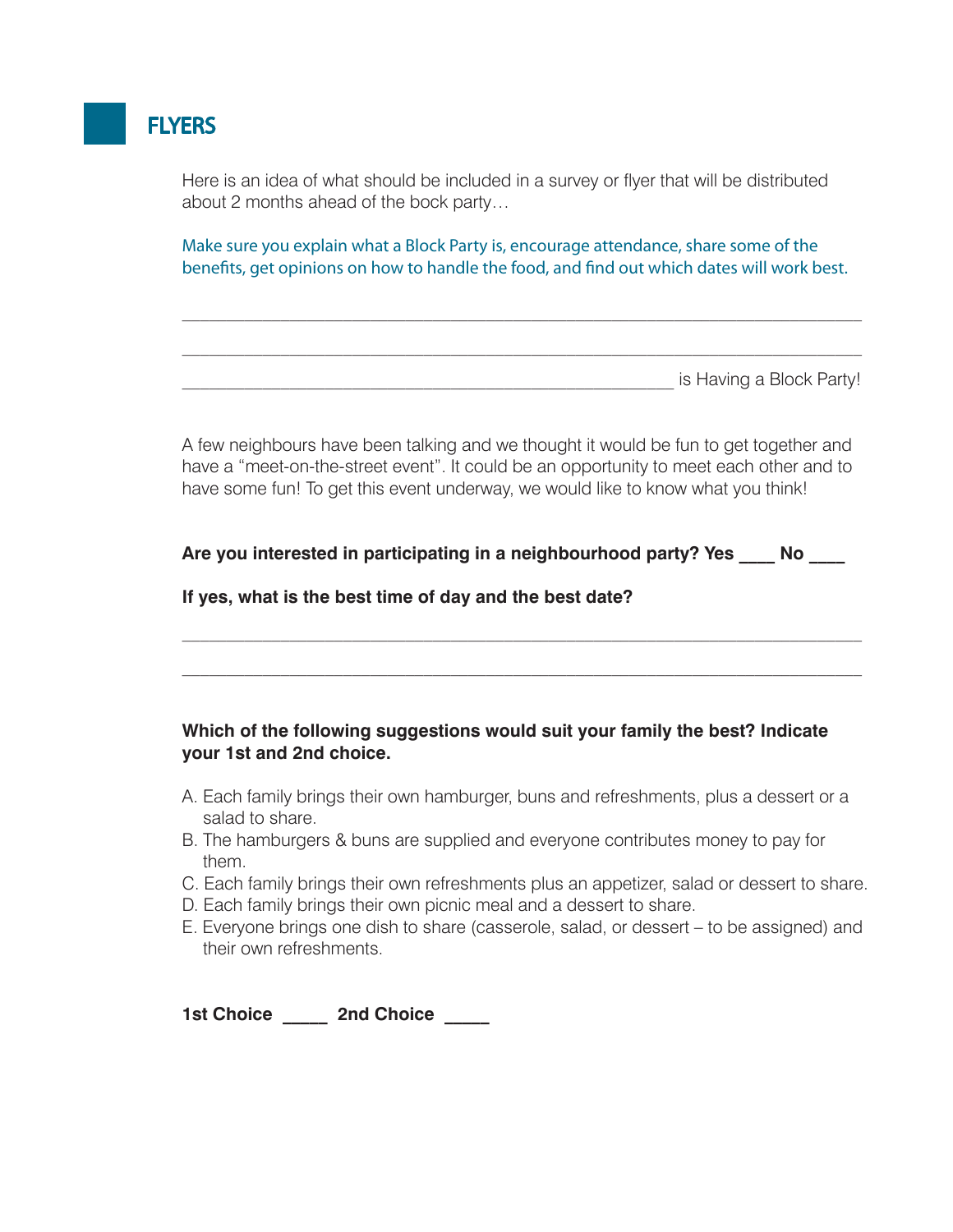## FLYERS CON'T.

If you have other ideas please jot them down! If you would like to help organize, let us know. Yes \_\_\_\_ No \_\_\_\_ Please return this questionnaire by \_\_\_\_\_\_\_\_\_\_\_\_\_\_\_ to \_\_\_\_\_\_\_\_\_\_\_\_\_\_\_\_\_\_\_\_\_\_\_\_\_\_\_\_ We will send out a second notice to let everyone know the outcome of the survey. Please remember to give us your name and address so we can contact you directly. Name \_\_\_\_\_\_\_\_\_\_\_\_\_\_\_\_\_\_\_\_\_\_\_\_\_\_\_\_\_\_\_\_\_\_\_\_ Phone \_\_\_\_\_\_\_\_\_\_\_\_\_\_\_\_\_\_\_\_\_\_\_\_\_\_\_\_ Address  $\overline{A}$ **Thanks Neighbour!**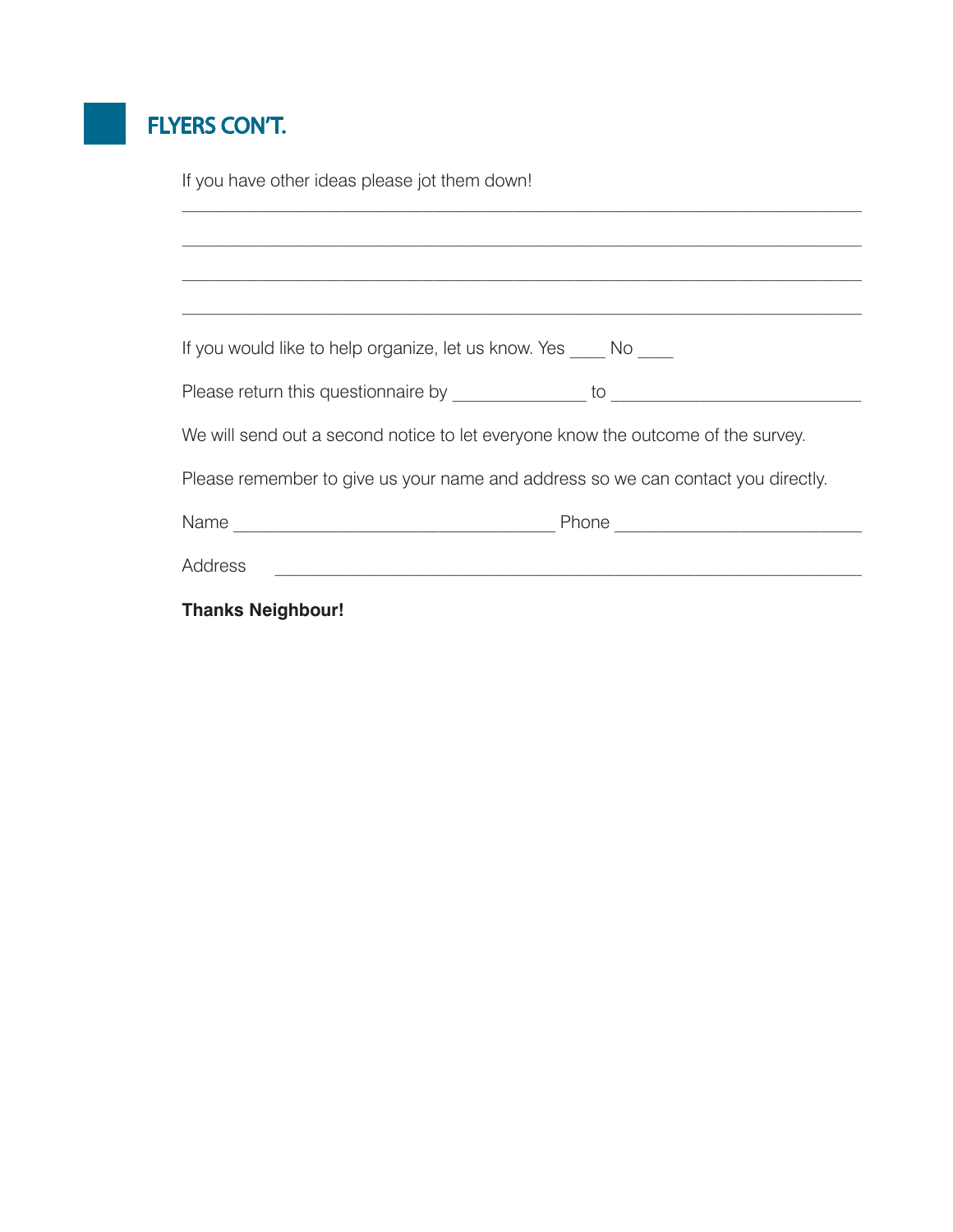

## YOU ARE INVITED!

| Date                  |     |
|-----------------------|-----|
| Time                  |     |
| Location              |     |
|                       |     |
| Please RSVP by ______ |     |
|                       |     |
| o                     | yes |
| $\Omega$              | no  |
| Name                  |     |
| Phone number          |     |

PLEASE DROP OFF YOUR RSVP AT

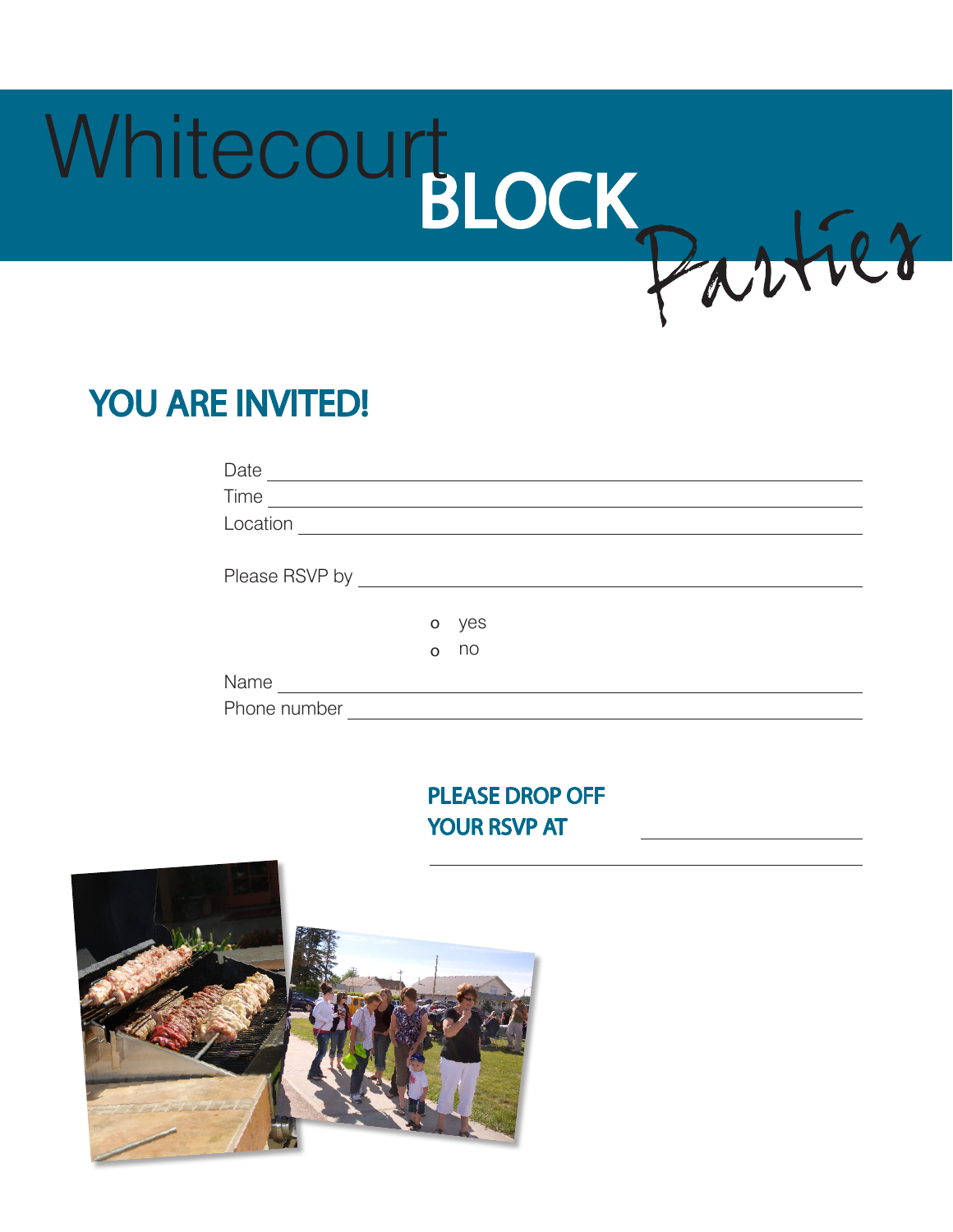## BLOCK PARTY APPLICATION

|          | # of Participants Expected: _____                                |  |  |                                                                                  |  |
|----------|------------------------------------------------------------------|--|--|----------------------------------------------------------------------------------|--|
|          | Activities Planned (check those which apply and provide details) |  |  |                                                                                  |  |
| $\Omega$ |                                                                  |  |  |                                                                                  |  |
| O        |                                                                  |  |  |                                                                                  |  |
|          |                                                                  |  |  |                                                                                  |  |
|          | (Attach a site plan showing proposed locations.)                 |  |  | Temporary Structures (tents/stage/portable toilets) ____________________________ |  |
|          |                                                                  |  |  |                                                                                  |  |
|          |                                                                  |  |  |                                                                                  |  |
|          |                                                                  |  |  | Postal Code _________                                                            |  |
|          |                                                                  |  |  |                                                                                  |  |
|          |                                                                  |  |  |                                                                                  |  |
|          |                                                                  |  |  |                                                                                  |  |
|          | On-Site Liaison Person Contact #'s Cell or Pager                 |  |  | Fax                                                                              |  |

An on-site liaison person must be identified and must be present at all times during set-up, tear down and during the event. This person must have the authority to make decisions on behalf of the event and must be accessible to Town staff, Police etc. via cell phone or pager.

#### **Please return completed application form to:**

Town of Whitecourt Planning and Development Department 5004-52 Avenue Whitecourt AB T7S 1N6 Phone: 780-778-2273 Fax: 780-778-4166

#### **Please ensure you have attached the following:**

- Site Plan (if applicable)
- Block Party Sign-Off Form
- Temporary Traffic Control Permit Application (if required)

On behalf of the applicant, I/we acknowledge that I/we have read and understood the conditions in the Application Guidelines and agree to comply with them.

Signature

#### **For Town Use Only**

Approval Status **o** Yes **o** No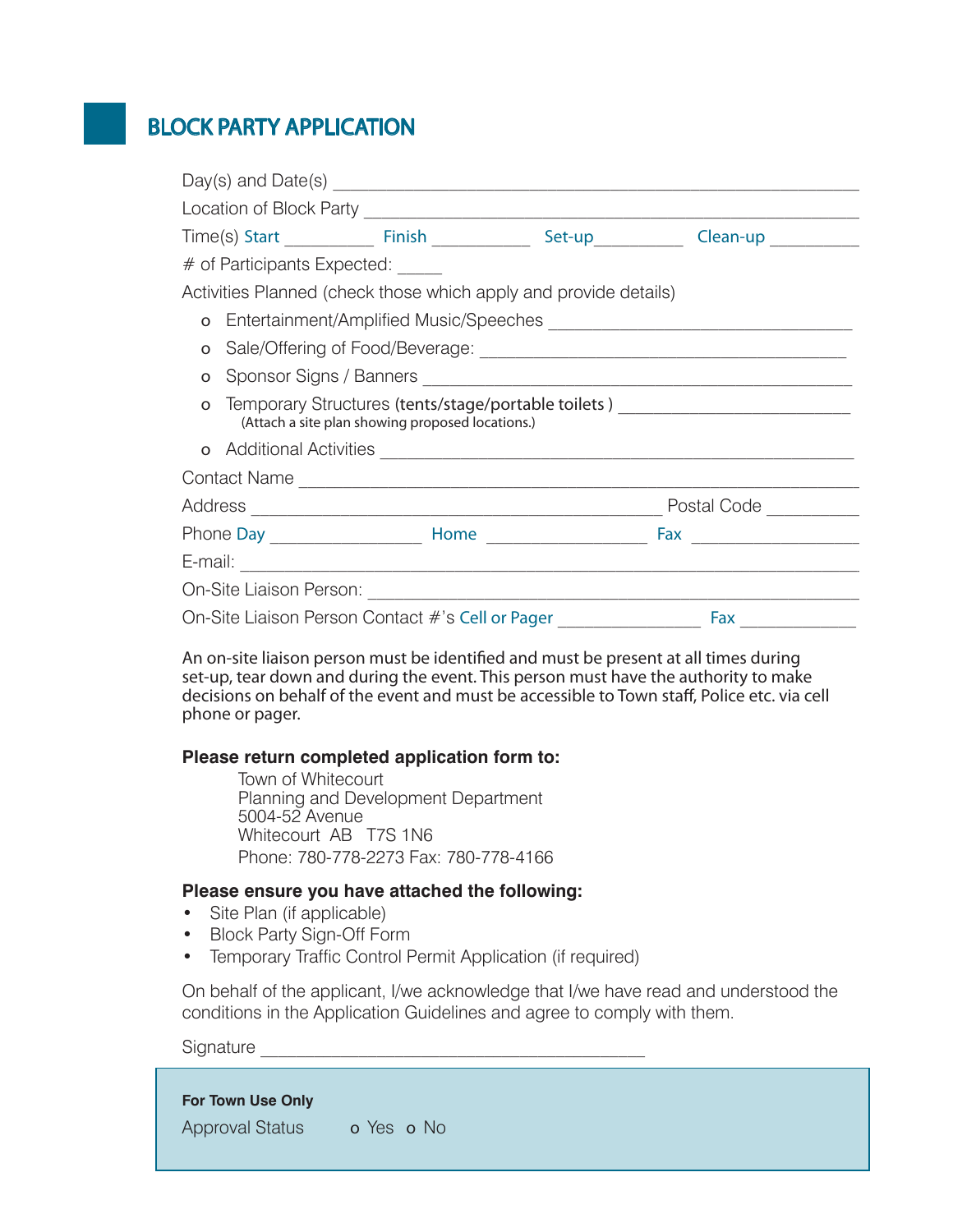## BLOCK PARTY SIGN OFF FORM

#### Please attach to your completed Block Party Application Form.

| Party Time and Date |  |
|---------------------|--|
| Party Location      |  |
| Organizer's Name    |  |

A description of the party, including: activities planned, start/finish times and expected impact on neighbours.

This information is being collected under the authority of section 33(c) the Freedom of Information and Protection of Privacy (FOIP) Act. It will be used to determine eligibility and administer the Block Party Program. The personal information provided will be protected in accordance with Part 2 of the Act. If you have any questions regarding the collection, use and disclosure of personal information, please contact the FOIP Coordinator at 780-778-2273.

| <b>Name (Please Print)</b> | <b>Address</b> | <b>Signature</b> | <b>Consent</b> | <b>Deny</b> |
|----------------------------|----------------|------------------|----------------|-------------|
|                            |                |                  |                |             |
|                            |                |                  |                |             |
|                            |                |                  |                |             |
|                            |                |                  |                |             |
|                            |                |                  |                |             |
|                            |                |                  |                |             |
|                            |                |                  |                |             |
|                            |                |                  |                |             |
|                            |                |                  |                |             |
|                            |                |                  |                |             |
|                            |                |                  |                |             |
|                            |                |                  |                |             |
|                            |                |                  |                |             |
|                            |                |                  |                |             |
|                            |                |                  |                |             |